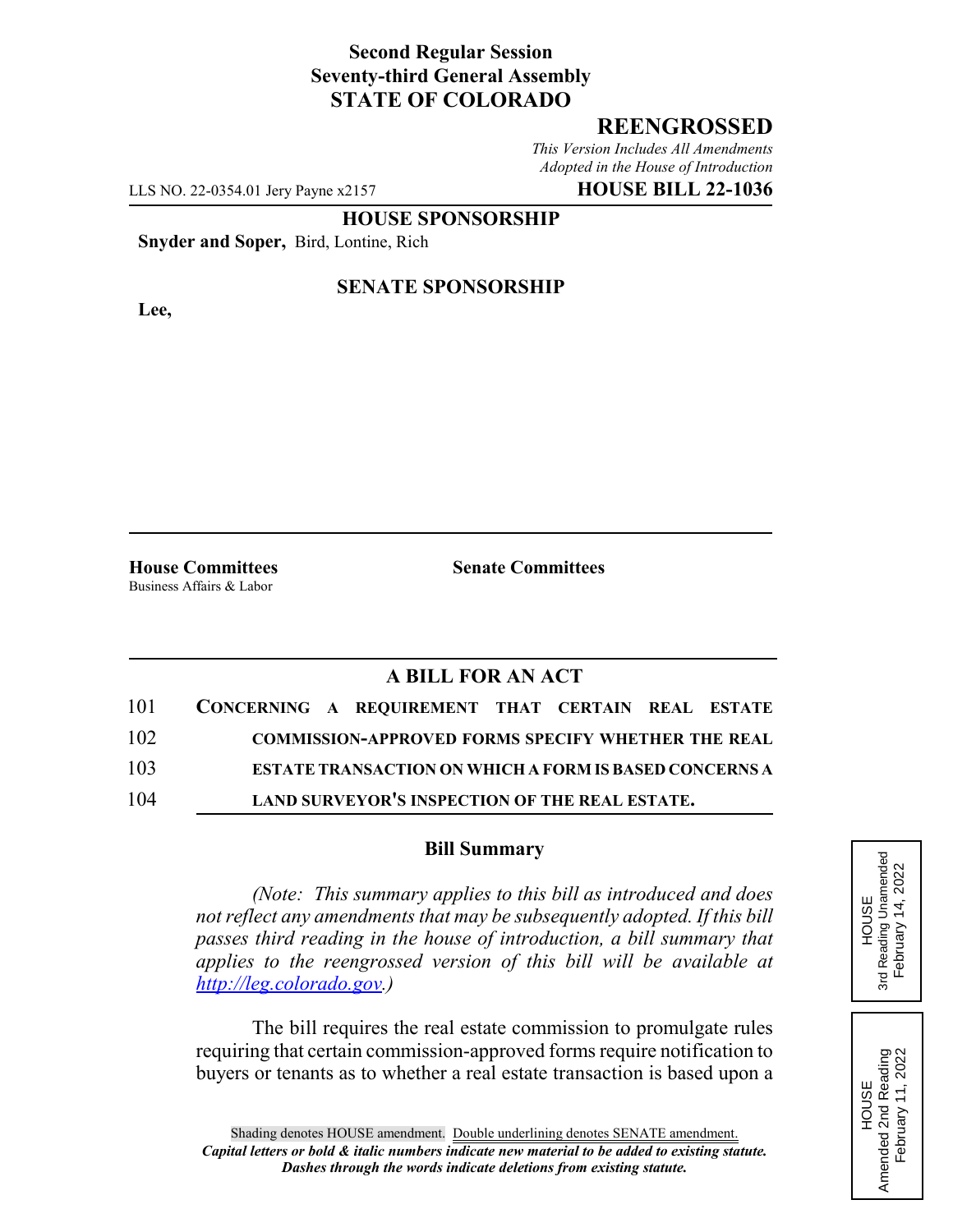land survey plat or an improvement location certificate.

Current law forbids designating or construing an improvement location certificate as being a land survey plat or improvement survey plat. The bill clarifies that real estate documents and forms shall not designate or construe such a certificate as being a land or improvement survey plat.

| $\mathbf{1}$   | Be it enacted by the General Assembly of the State of Colorado:              |
|----------------|------------------------------------------------------------------------------|
| $\overline{2}$ | <b>SECTION 1.</b> In Colorado Revised Statutes, 12-10-403, add               |
| 3              | $(4)(d)$ as follows:                                                         |
| $\overline{4}$ | 12-10-403. Relationships between brokers and the public -                    |
| 5              | <b>definition - rules - repeal.</b> (4) (d) (I) IN ORDER TO NOTIFY A BUYER   |
| 6              | AS TO WHETHER A REAL ESTATE TRANSACTION IS BASED UPON EITHER AN              |
| $\overline{7}$ | IMPROVEMENT LOCATION CERTIFICATE, AS DESCRIBED IN SECTION                    |
| 8              | 38-51-102 (12), THE REAL ESTATE COMMISSION SHALL PROMULGATE                  |
| 9              | RULES REQUIRING THE COMMISSION-APPROVED CLOSING-STATEMENT                    |
| 10             | FORM TO SHOW WHETHER THE TRANSACTION FOR WHICH THE FORM IS                   |
| 11             | BEING USED CONTAINS A REQUIREMENT FOR THE DELIVERY OF EITHER AN              |
| 12             | IMPROVEMENT LOCATION CERTIFICATE OR A SURVEY PLAT.                           |
| 13             | $(II)$ $(A)$<br>THE COMMISSION SHALL PROMULGATE THE RULES                    |
| 14             | NECESSARY TO COMPLY WITH THIS SUBSECTION (4)(d) BY JANUARY 1,                |
| 15             | 2023.                                                                        |
| 16             | (B) THIS SUBSECTION $(4)(d)(II)$ IS REPEALED, EFFECTIVE JULY 1,              |
| 17             | 2024.                                                                        |
| 18             | <b>SECTION 2.</b> In Colorado Revised Statutes, 38-51-108, amend             |
| 19             | $(2)(a)(I)$ as follows:                                                      |
| 20             | 38-51-108. Improvement location certificate. (2) (a) (I) A                   |
| 21             | certificate prepared pursuant to subsection (1) of this section shall not be |
| 22             | designated as or construed as being a land survey plat or improvement        |